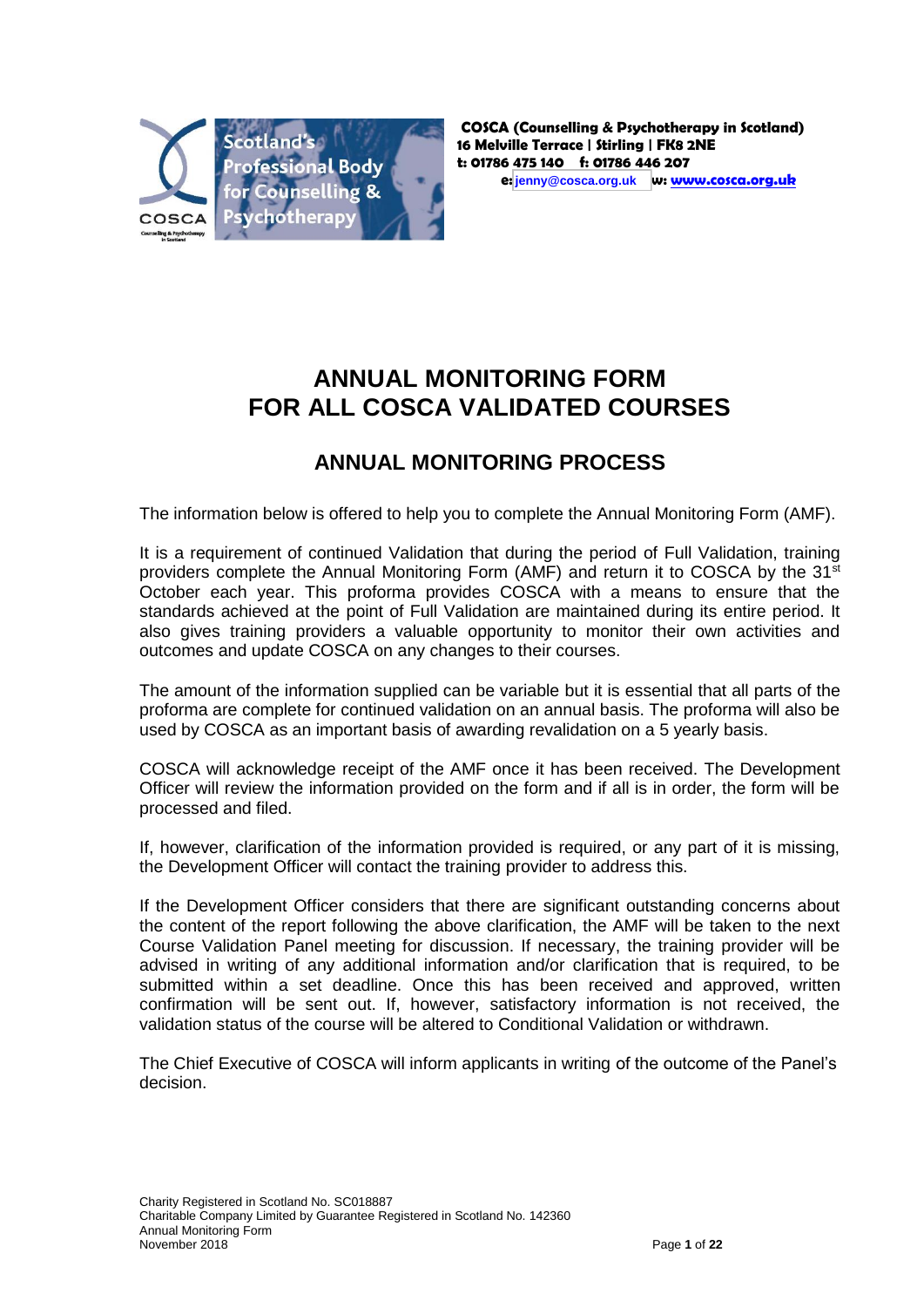

**COSCA (Counselling & Psychotherapy in Scotland) 16 Melville Terrace | Stirling | FK8 2NE t: 01786 475 140 f: 01786 446 207 e: [info@cosca.org.uk](mailto:info@cosca.org.uk) w: [www.cosca.org.uk](http://www.cosca.org.uk/) jenny@cosca.org.uk**

| Office use |  |
|------------|--|
| only:      |  |
| Date       |  |
| Received:  |  |
| Date to    |  |
| CVP:       |  |
| Membership |  |
| Checked:   |  |
|            |  |

# **ANNUAL MONITORING FORM FOR ALL COSCA VALIDATED COURSES**

| Please complete this Section and Sections 1 – 8. |  |
|--------------------------------------------------|--|
|--------------------------------------------------|--|

| Please $\checkmark$ the appropriate box:           | <b>Number of cohorts</b> |
|----------------------------------------------------|--------------------------|
| <b>COSCA Counselling Skills Certificate Course</b> |                          |
| <b>Other Counselling Skills Certificate Course</b> |                          |
| <b>Diploma Course</b>                              |                          |
| <b>Specialist Course</b>                           |                          |
| <b>COSCA Counselling Supervision Course</b>        |                          |
| <b>Other Counselling Supervision Course</b>        |                          |
| Further Steps in Counselling Skills Course-Vol 1   |                          |
| <b>Group Counselling Skills Course</b>             |                          |
|                                                    |                          |

**Name of Course for which this ANNUAL MONITORING FORM is being completed:**

| Period of Monitoring Covered by this Form (Covering previous year of COSCA membership) |  |
|----------------------------------------------------------------------------------------|--|
| From:                                                                                  |  |
| To:                                                                                    |  |
| Name of Organisation:                                                                  |  |
|                                                                                        |  |
|                                                                                        |  |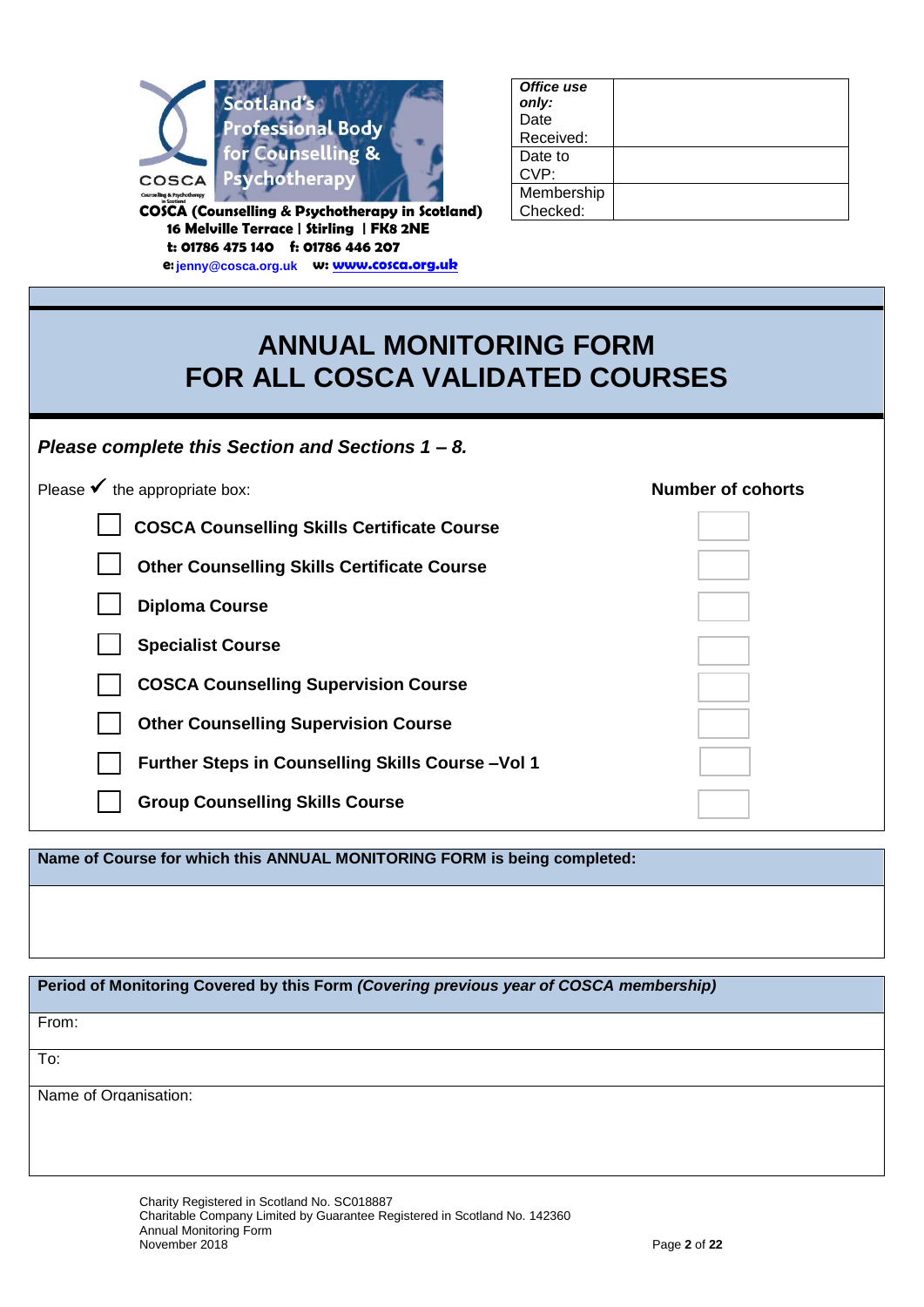| Name of Contact Person: |  |  |
|-------------------------|--|--|
| Address:                |  |  |
|                         |  |  |
|                         |  |  |
| Postcode                |  |  |
| Telephon                |  |  |
| Fax No:                 |  |  |
| Email:                  |  |  |
| Website:                |  |  |

| 1.                                     | Please provide the total number of participants (both successful and unsuccessful) completing the course<br>during this period of Annual Monitoring. (Please tick box where appropriate.) |
|----------------------------------------|-------------------------------------------------------------------------------------------------------------------------------------------------------------------------------------------|
|                                        | <b>COSCA Counselling Skills Certificate Course:</b>                                                                                                                                       |
| Module 1                               | Unsuccessful<br>Successful<br>No. of Participants<br>Started course:                                                                                                                      |
| Module 2                               | Unsuccessful<br>Successful<br>No. of Participants<br>Started course:                                                                                                                      |
| Module 3                               | Unsuccessful<br>No. of Participants<br>Successful<br>Started course:                                                                                                                      |
| Module 4                               | Successful<br>Unsuccessful<br>No. of Participants<br>Started course:                                                                                                                      |
|                                        | <b>Other Counselling Skills Certificate Course:</b>                                                                                                                                       |
| No. of Participants<br>Started course: | Successful<br>Unsuccessful                                                                                                                                                                |
|                                        | <b>COSCA Diploma Course:</b>                                                                                                                                                              |
| No of participants<br>Started course:  | Successful<br>Unsuccessful                                                                                                                                                                |
|                                        | <b>COSCA Specialist Course:</b>                                                                                                                                                           |
| No of participants<br>Started course:  | Successful<br>Unsuccessful                                                                                                                                                                |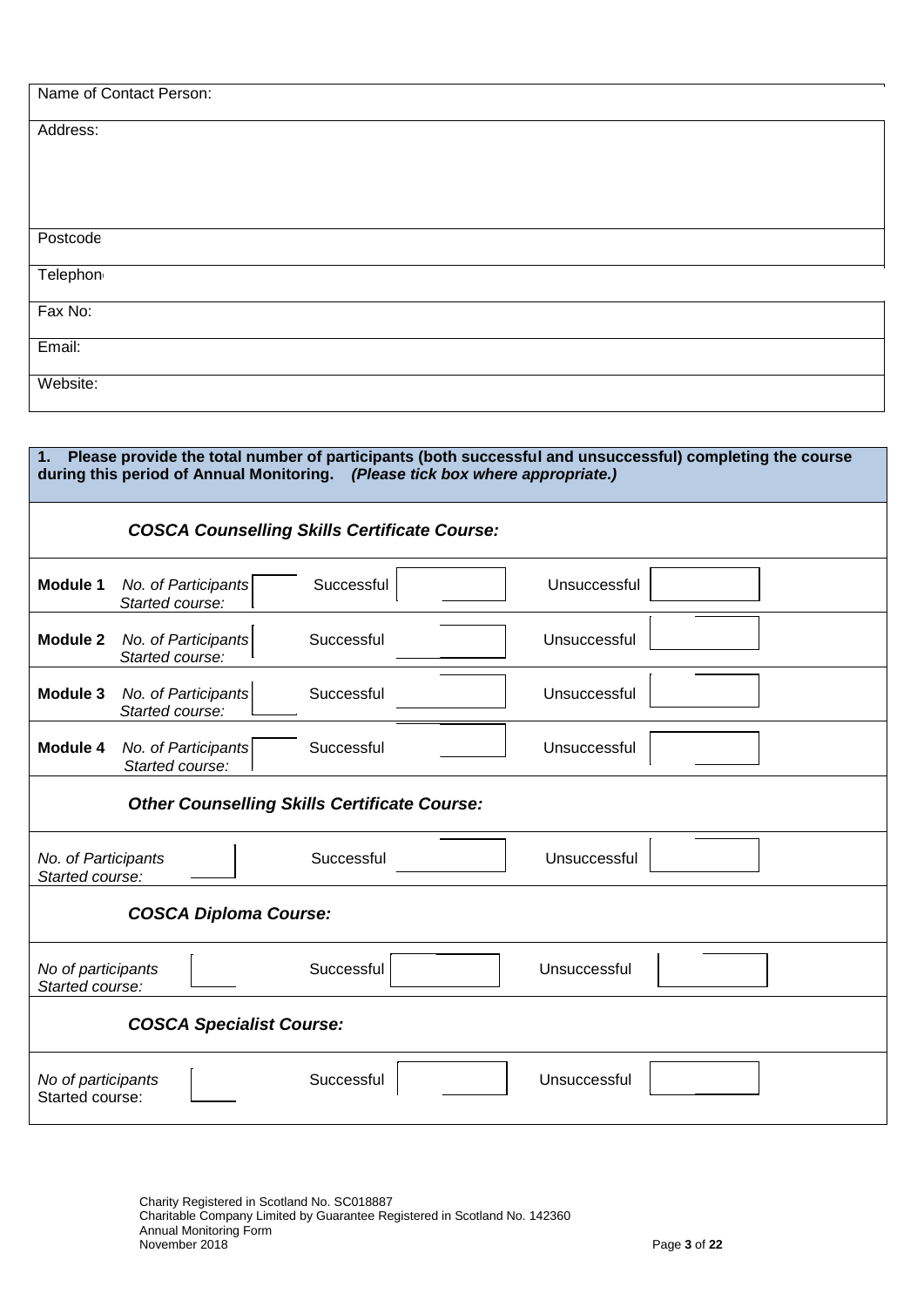|                                                | <b>COSCA Counselling Supervision Course:</b>              |                                                                                                                                                                                                                                                                                                                                                                                                                                                                                       |
|------------------------------------------------|-----------------------------------------------------------|---------------------------------------------------------------------------------------------------------------------------------------------------------------------------------------------------------------------------------------------------------------------------------------------------------------------------------------------------------------------------------------------------------------------------------------------------------------------------------------|
| No. of Participants<br>Started course:         | Successful                                                | Unsuccessful                                                                                                                                                                                                                                                                                                                                                                                                                                                                          |
|                                                | <b>Other Counselling Supervision Course:</b>              |                                                                                                                                                                                                                                                                                                                                                                                                                                                                                       |
| No. of Participants<br>Started course:         | Successful                                                | Unsuccessful                                                                                                                                                                                                                                                                                                                                                                                                                                                                          |
|                                                | <b>Further Steps in Counselling Skills Course - Vol 1</b> |                                                                                                                                                                                                                                                                                                                                                                                                                                                                                       |
| No. of Participants<br>Started course:         | Successful                                                | Unsuccessful                                                                                                                                                                                                                                                                                                                                                                                                                                                                          |
|                                                | <b>Group Counselling Skills Course</b>                    |                                                                                                                                                                                                                                                                                                                                                                                                                                                                                       |
| No. of Participants<br>Started course:         | Successful                                                | Unsuccessful                                                                                                                                                                                                                                                                                                                                                                                                                                                                          |
| <b>Revalidation Guidelines and Procedures?</b> |                                                           | 2. You are required to submit Participant Registration forms for al COSCA Validated Course participants.<br>Have all participants previously been registered with COSCA according to the COSCA Validation and<br>If not, please give the reasons for this and submit the required forms as soon as possible -<br>www.cosca.org.uk - Validation - General - COSCA Registration of Participants Form.<br>Please also indicate when these registration forms will be submitted to COSCA. |
| YES                                            |                                                           | NΟ                                                                                                                                                                                                                                                                                                                                                                                                                                                                                    |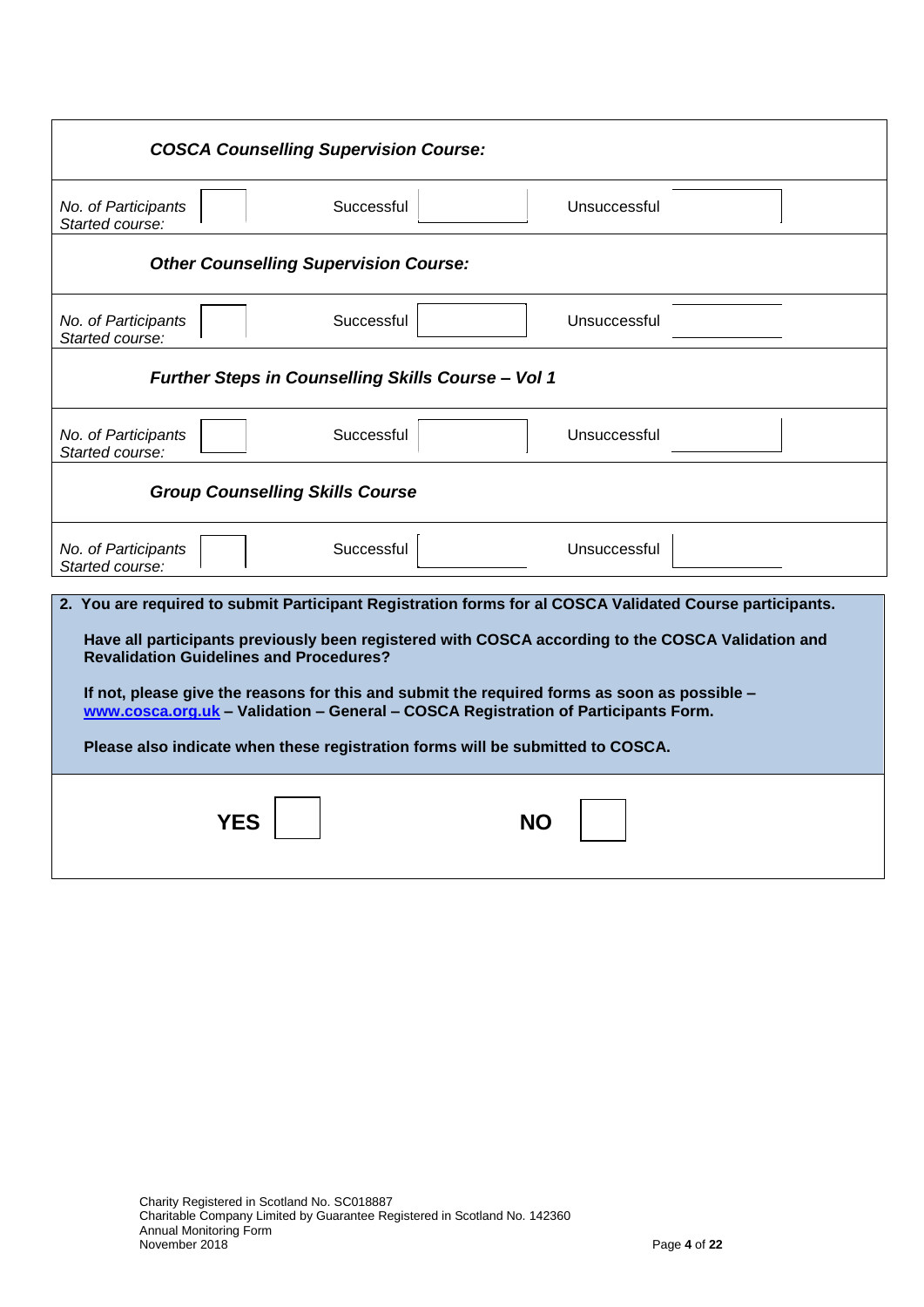**3. Please describe the nature and impact of any changes to the constitution/memorandum and articles/structure of the organisation/agency since COSCA validation was previously awarded or the completion of the previous Annual Monitoring Form, whichever is the most recent.**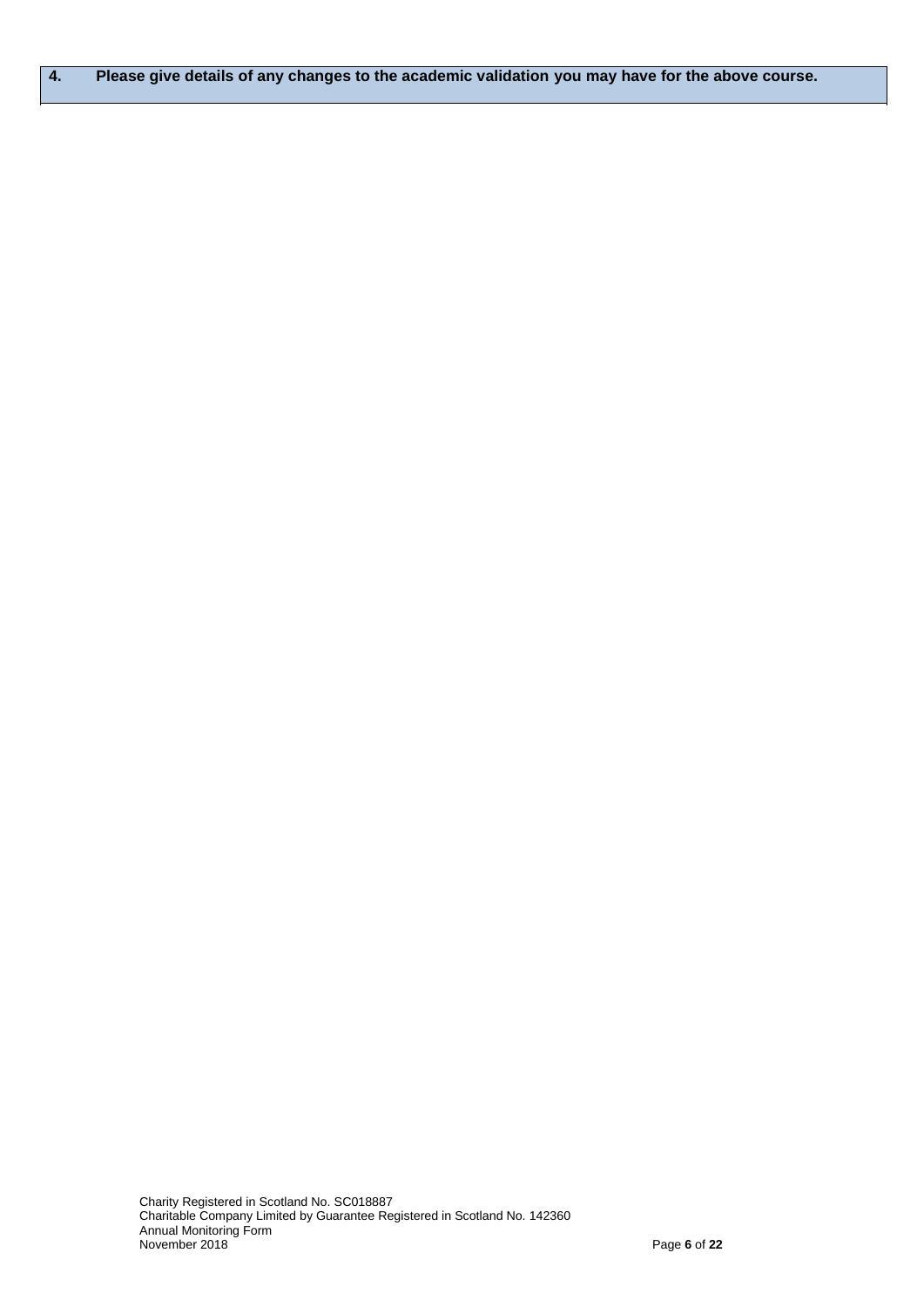| <b>5. Evaluation Report</b>                                                                                                                                                                                                                                                                                                                                                                                                                                                                                                                                                                                                                                                                                                    |
|--------------------------------------------------------------------------------------------------------------------------------------------------------------------------------------------------------------------------------------------------------------------------------------------------------------------------------------------------------------------------------------------------------------------------------------------------------------------------------------------------------------------------------------------------------------------------------------------------------------------------------------------------------------------------------------------------------------------------------|
| Please enclose either your own or your external assessor's most recent evaluation report of this course.<br><b>Report enclosed</b><br>(please tick to confirm)                                                                                                                                                                                                                                                                                                                                                                                                                                                                                                                                                                 |
| Within the report please describe:                                                                                                                                                                                                                                                                                                                                                                                                                                                                                                                                                                                                                                                                                             |
| Name and address of the organisation's current external assessor.<br>$\bullet$                                                                                                                                                                                                                                                                                                                                                                                                                                                                                                                                                                                                                                                 |
| any changes to the organisation's evaluation procedures for monitoring the above course                                                                                                                                                                                                                                                                                                                                                                                                                                                                                                                                                                                                                                        |
| details of any development of the course that has occurred through the organisation's<br>$\bullet$<br>evaluation process since the award of COSCA validation or the completion of the previous<br>Annual Monitoring Form, whichever is most recent.                                                                                                                                                                                                                                                                                                                                                                                                                                                                            |
| COSCA recommends that you have a system in place whereby you create a written review/evaluation of the<br>course on an annual basis. The evaluation report can be from either you, the training provider, such as<br>minutes of a recent meeting with the trainers and any other appropriate members of the staff team in the last<br>accounting period. The report can also be from your external assessor and take the form of written feedback<br>regarding the standard of training practice and participants' outcomes, difficulties or challenges, successes<br>etc. and anything of note - please see www.cosca.org - Validation - General - Guide for External Assessor<br><b>Report to COSCA (Validated Courses).</b> |

## **6. COURSE CHANGES OR DEVELOPMENTS**

PLEASE COMMENT ON THE FOLLOWING

**6.1 Course Aims and Objectives**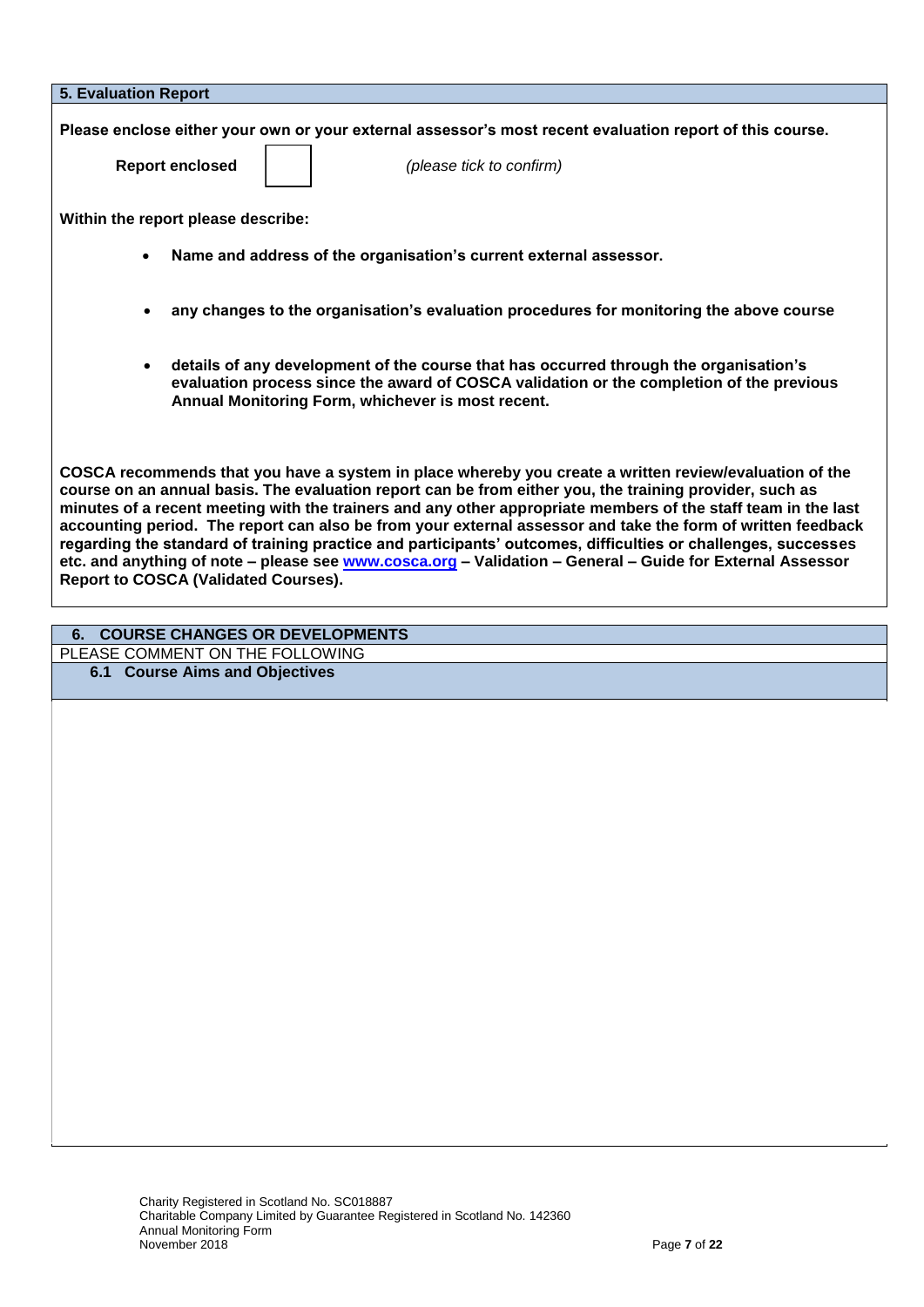#### **6.3 Course Delivery**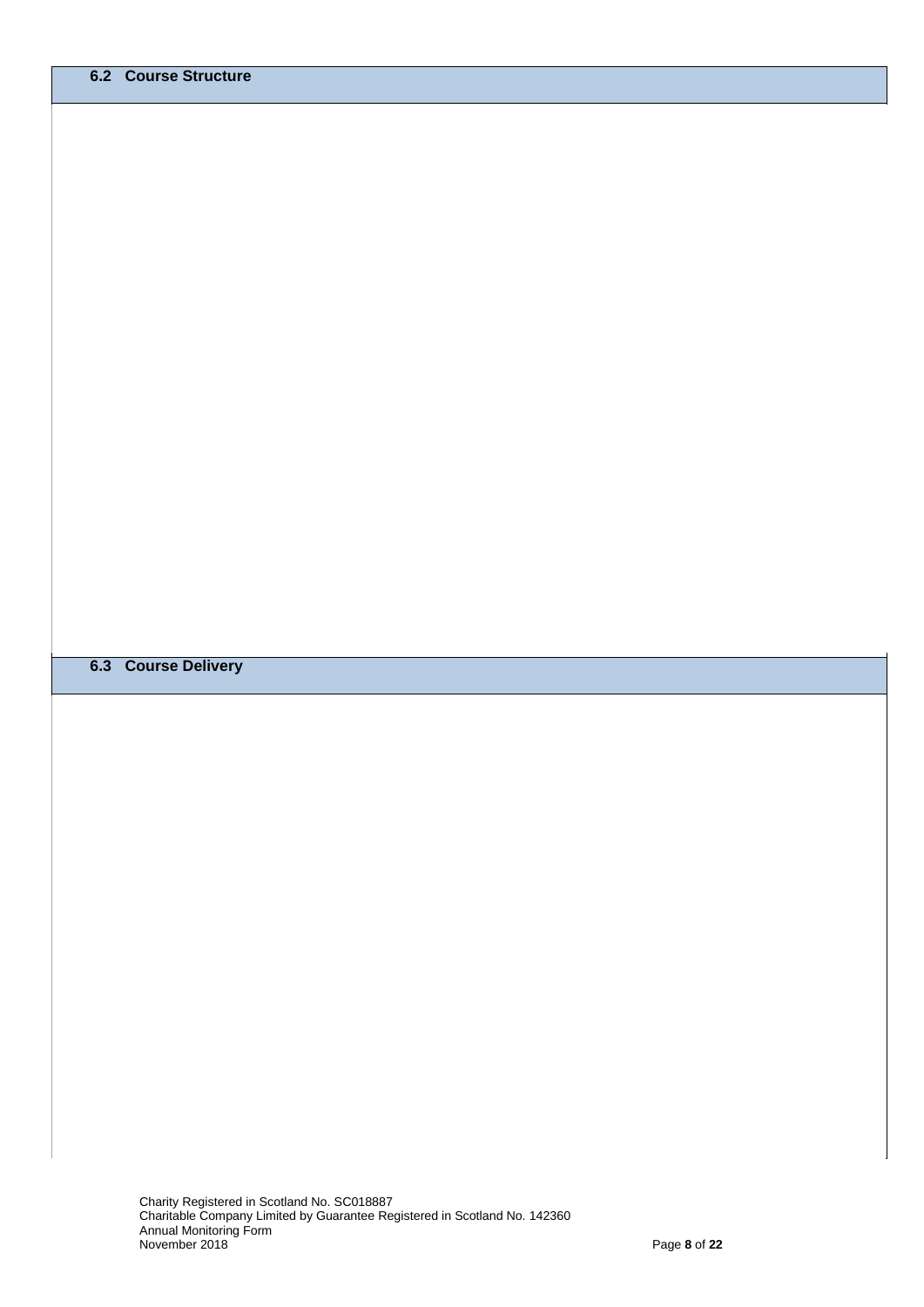**6.5 Course Content You must include comment on any changes to:**

**6.5.1 Skills and Counselling Practice**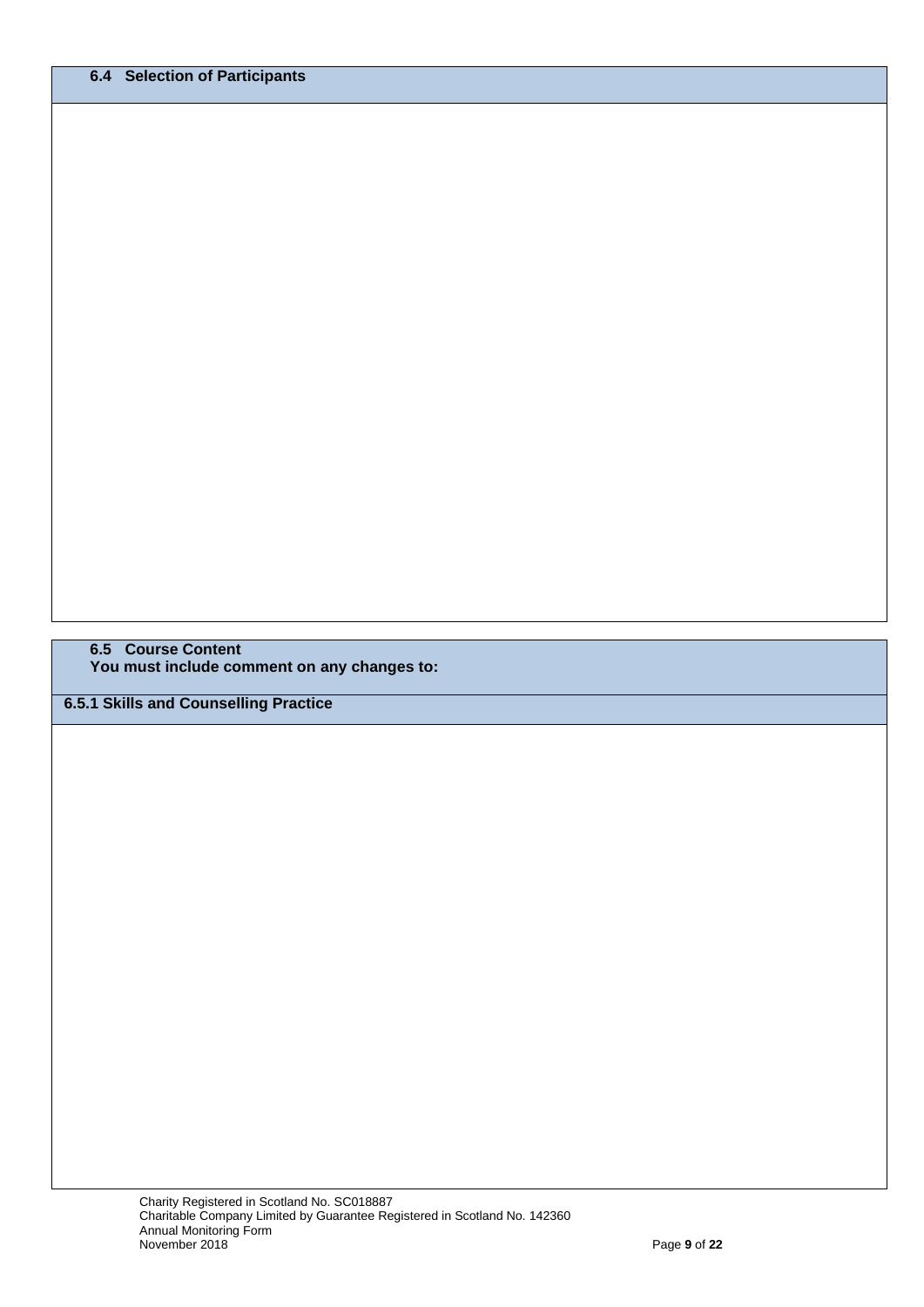**6.5.3 Core Orientation (if appropriate)**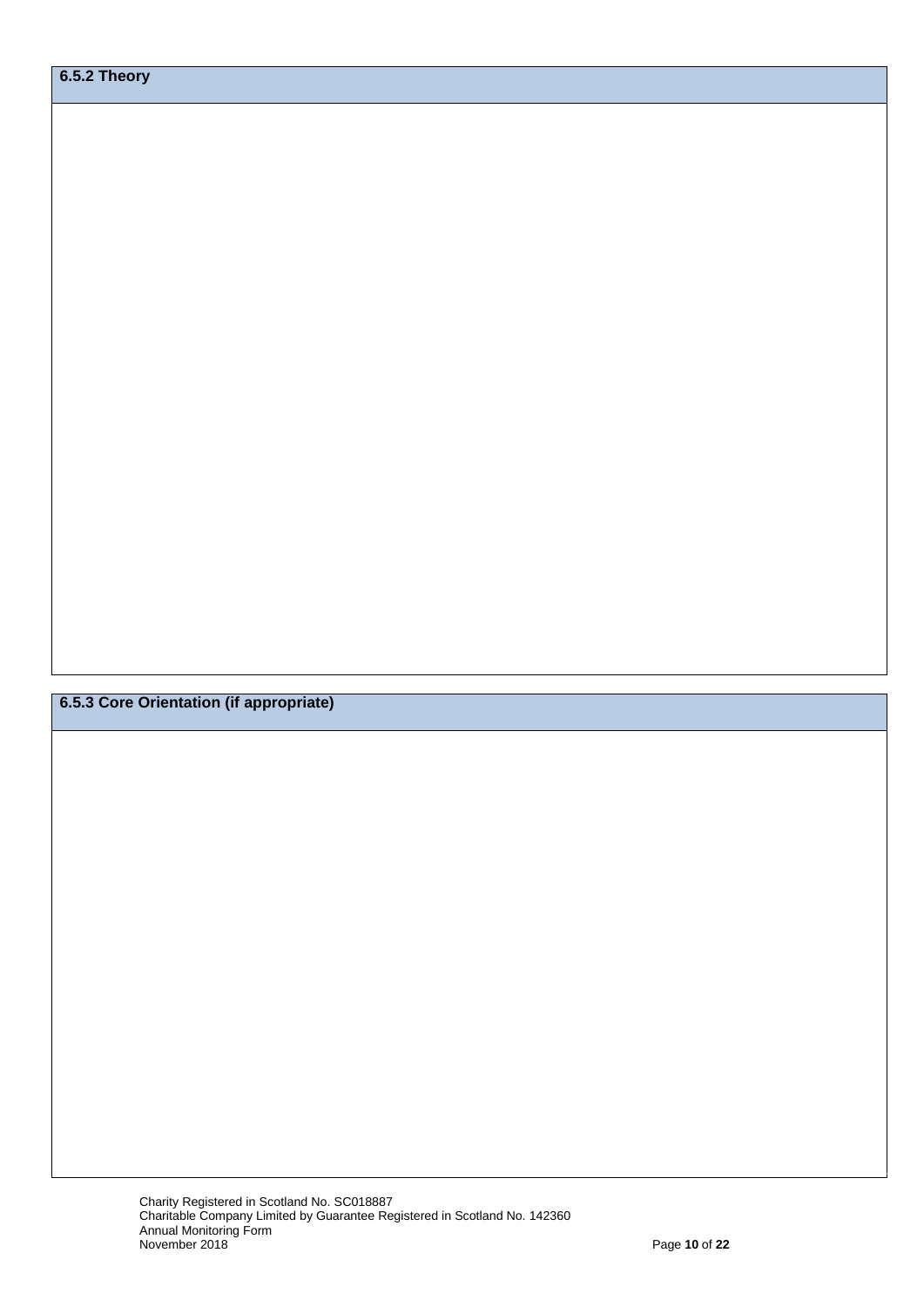**6.5.5 Professional Responsibilities**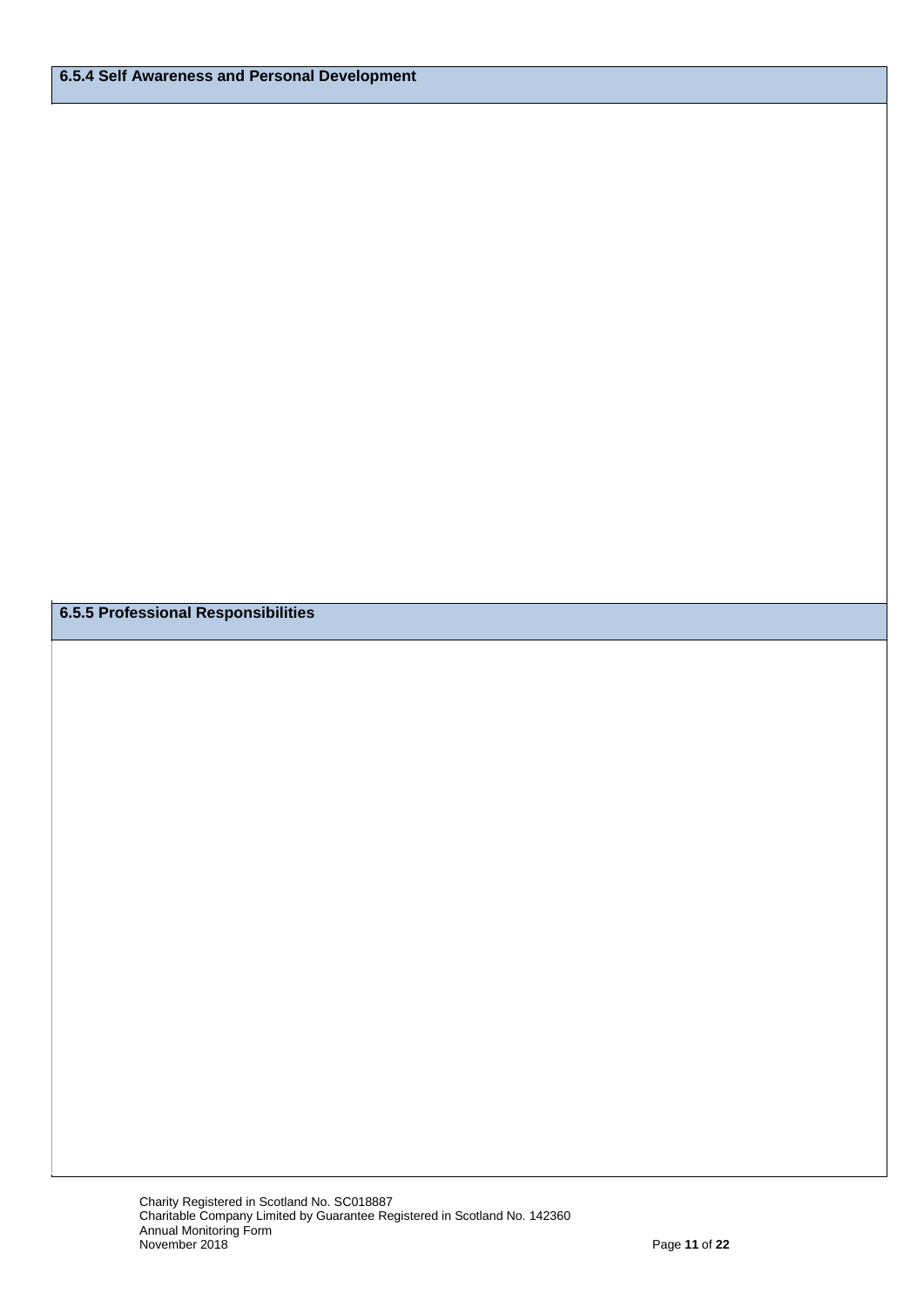**6.6 Please give details to any changes to Organisation, Monitoring and Supervision of practical placements (if appropriate).**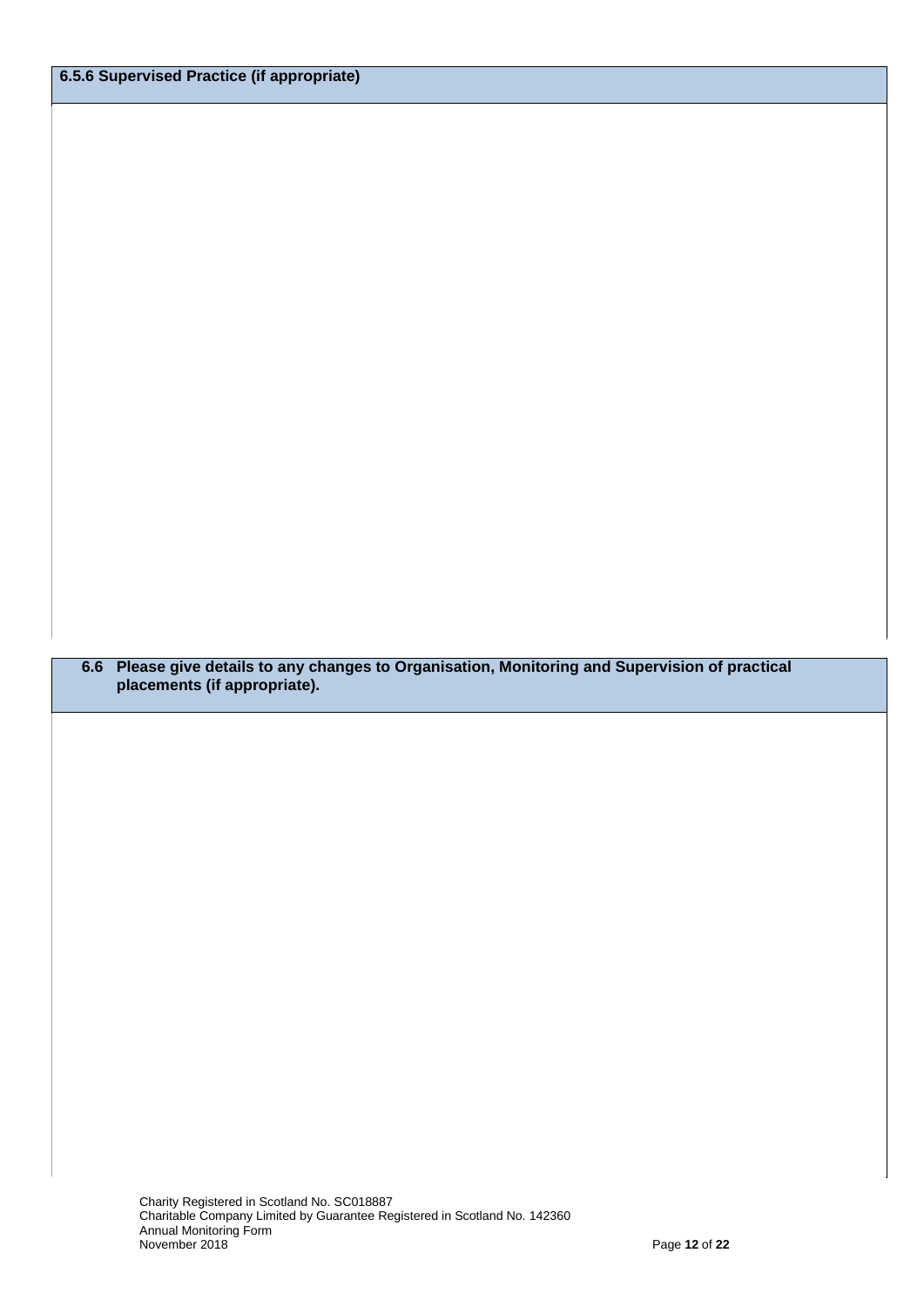#### **6.7.1A COSCA Accredited Trainers**

Please complete the form below giving the required information in relation to COSCA Accredited Trainers involved in the training of your COSCA Validated courses.

| <b>Name</b> | <b>COSCA</b><br><b>Accredited</b><br><b>Trainer</b><br>Please \ | <b>Counsellor</b><br><b>Membership</b><br>Category | <b>Email Address</b> |  |
|-------------|-----------------------------------------------------------------|----------------------------------------------------|----------------------|--|
|             |                                                                 |                                                    |                      |  |
|             |                                                                 |                                                    |                      |  |
|             |                                                                 |                                                    |                      |  |
|             |                                                                 |                                                    |                      |  |
|             |                                                                 |                                                    |                      |  |
|             |                                                                 |                                                    |                      |  |
|             |                                                                 |                                                    |                      |  |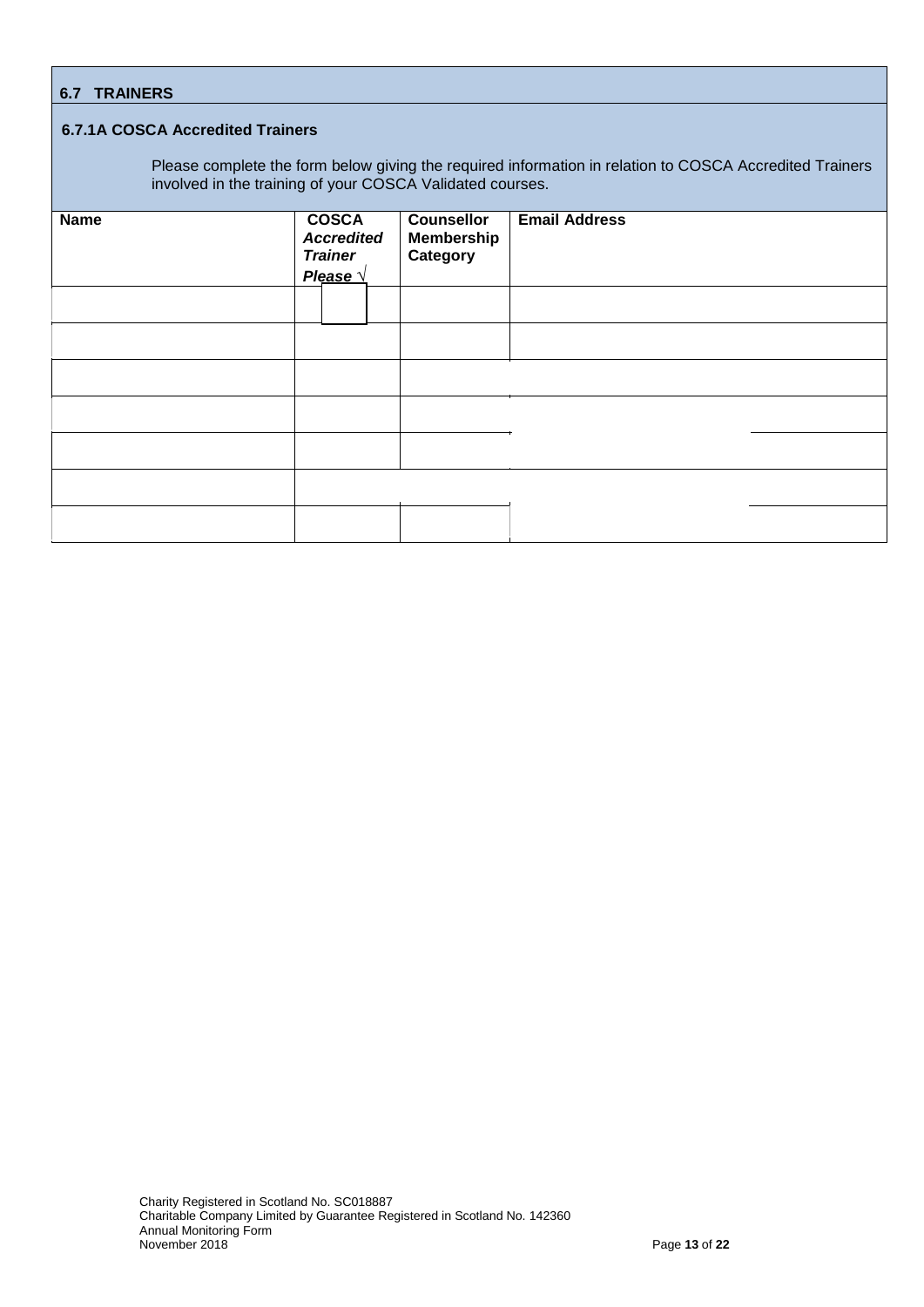#### **6.7.1B Non COSCA Accredited Trainers**

**The COSCA Validation Guidelines require you to submit to COSCA:**

**1. Non COSCA Accredited Trainers Observation Report of Trainer Competence for each non accredited trainer within 6 months of being involved in the delivery of training on COSCA Validated course – Appendix 6.**

**2. Non COSCA Accredited Trainers: Application to Deliver Training on a COSCA Validated course – www.cosca.org.uk – Validation – General.**

**This completed form requires to be submitted to COSCA prior to the trainer becoming involved in the delivery of the training.**

**If you have not submitted these forms, please advise COSCA immediately and complete and submit the relevant forms as soon as possible. Please indicate when the forms will be completed and submitted to COSCA.**

**3. Evidence that you are satisfied with the level of competence of non-accredited trainers in the second and subsequent years of their delivery of the course. Examples of how to evidence this include the following:**

- **Updated Non Accredited Trainer Observation Report of Trainer Competence**
- **Student feedback on the trainer**
- **Annual appraisal of the trainer**
- **Performance and competence review**

| <b>Name</b> | <b>Observation</b><br>Report<br>already<br>submitted | <b>Application</b><br>to Deliver<br><b>Training</b><br>form<br>already<br>submitted | <b>Email address</b> |
|-------------|------------------------------------------------------|-------------------------------------------------------------------------------------|----------------------|
|             |                                                      |                                                                                     |                      |
|             |                                                      |                                                                                     |                      |
|             |                                                      |                                                                                     |                      |
|             |                                                      |                                                                                     |                      |
|             |                                                      |                                                                                     |                      |
|             |                                                      |                                                                                     |                      |
|             |                                                      |                                                                                     |                      |

Reason for non-submission of Observation Report:

Date when these will be submitted to COSCA.

Reason for non submission of Application to Deliver Report:

Date when these will be submitted to COSCA.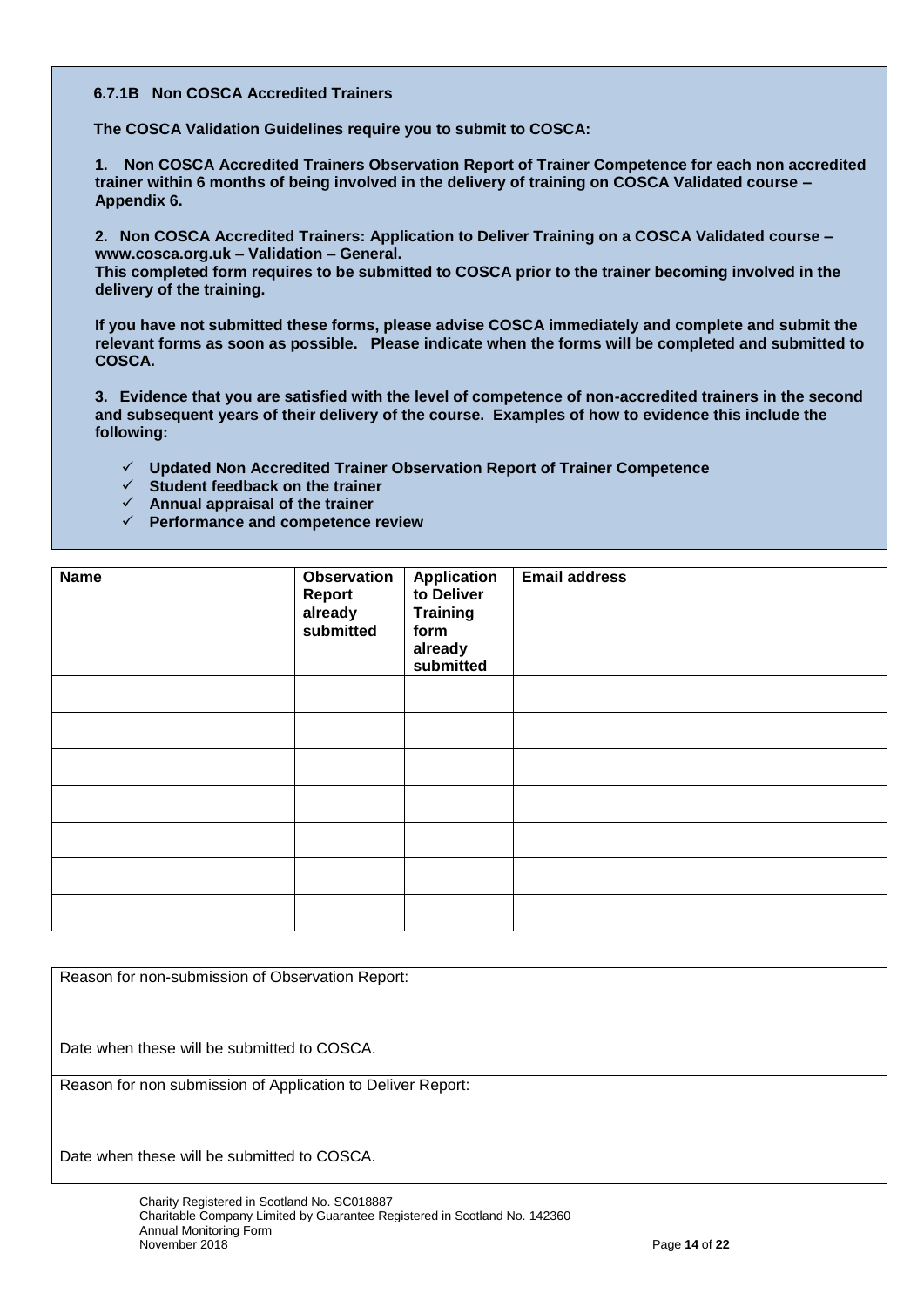**6.7.2 You are required to provide the ratio of trainers:participants that has been maintained on the course.**

**6.7.3 You are required to provide information on the facilities provided for the support and supervision of trainers.**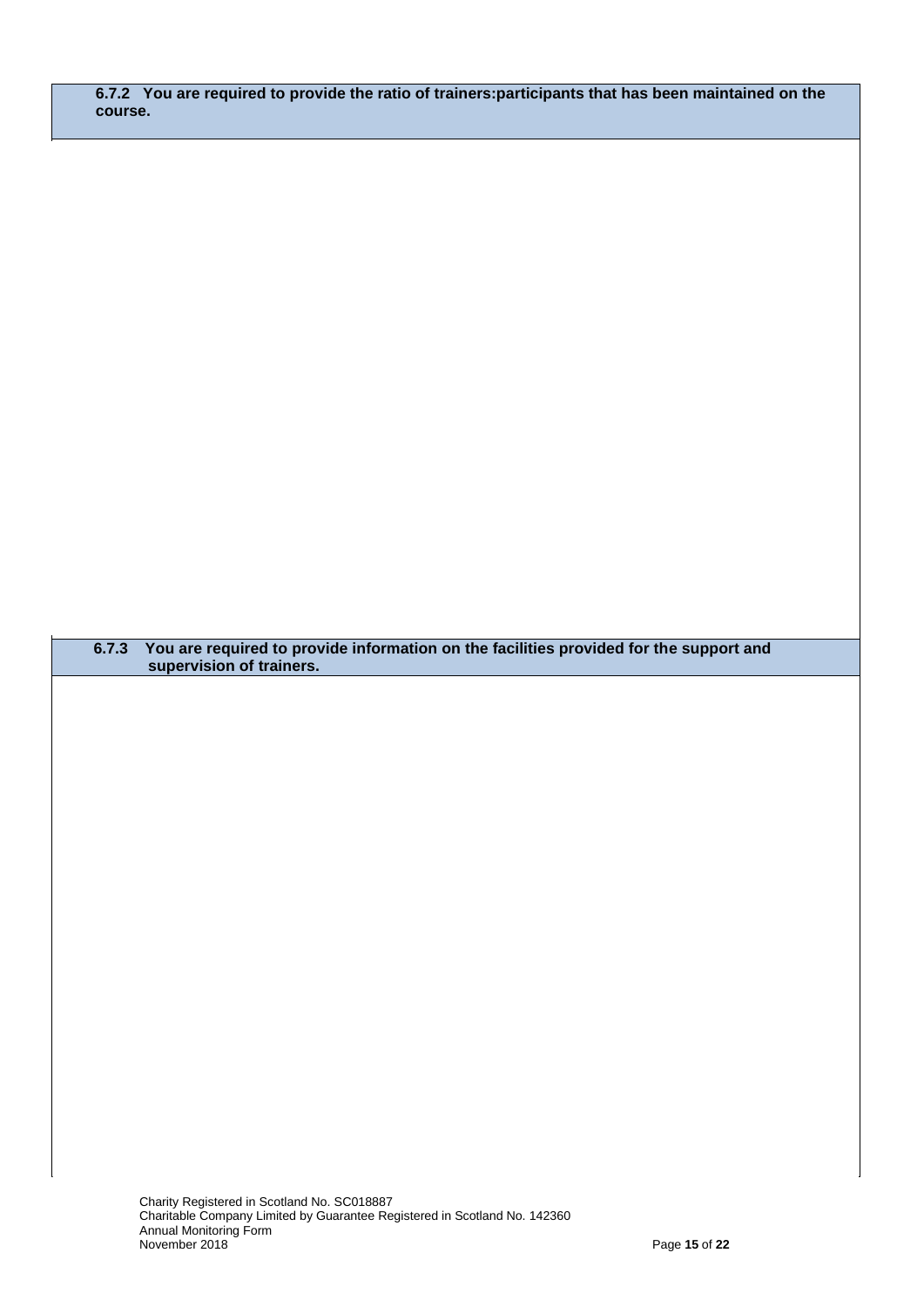| 6.7.4 | Please include any changes to the suitability of your trainers e.g. complaints, disciplinary<br>action taken, etc. |
|-------|--------------------------------------------------------------------------------------------------------------------|
|       |                                                                                                                    |
|       |                                                                                                                    |
|       |                                                                                                                    |
|       |                                                                                                                    |
|       |                                                                                                                    |
|       |                                                                                                                    |
|       |                                                                                                                    |
|       |                                                                                                                    |
|       |                                                                                                                    |
|       |                                                                                                                    |
|       |                                                                                                                    |
|       |                                                                                                                    |
|       |                                                                                                                    |
|       |                                                                                                                    |
|       |                                                                                                                    |
|       |                                                                                                                    |
|       |                                                                                                                    |
|       |                                                                                                                    |
|       |                                                                                                                    |
|       |                                                                                                                    |
| 6.8   | Please provide information on changes to the assessment procedures.                                                |
|       |                                                                                                                    |
|       |                                                                                                                    |
|       |                                                                                                                    |
|       |                                                                                                                    |
|       |                                                                                                                    |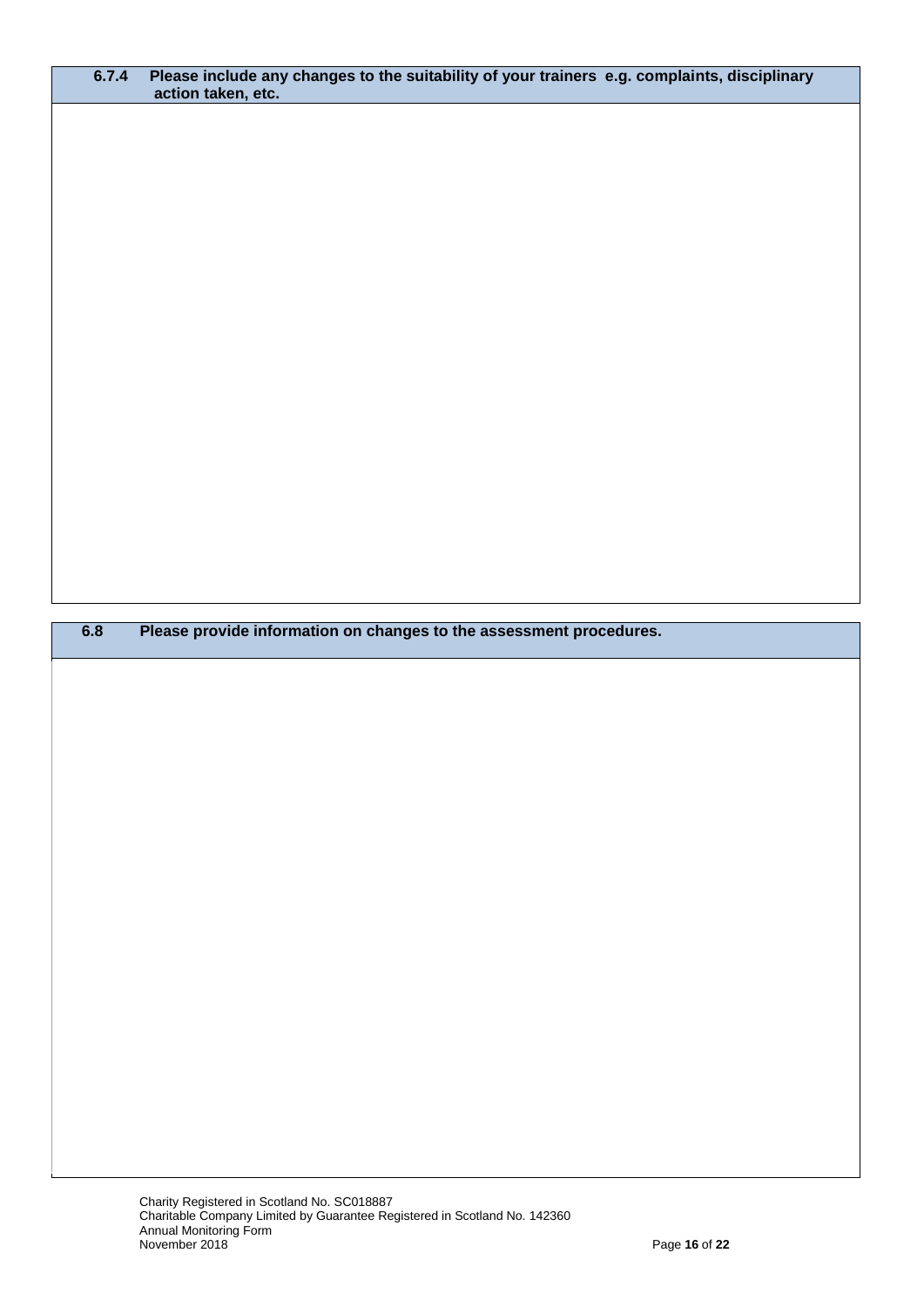#### 6.9 **Please provide information on any changes to the existing course validation, e.g. delivery, setting, content or personnel.**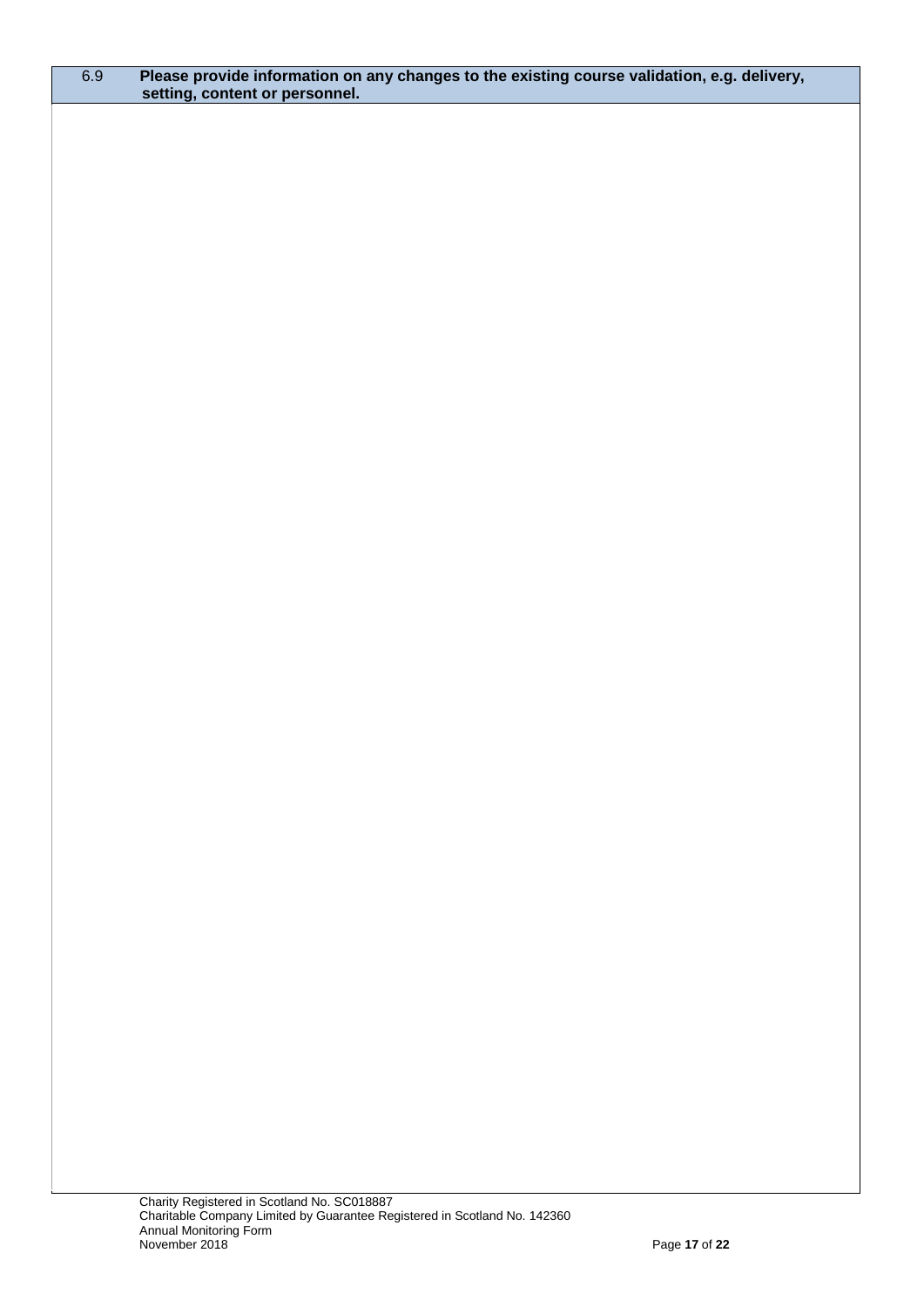|                 | <b>Participant's Course Evaluation:</b>                                                                                                                                                     |
|-----------------|---------------------------------------------------------------------------------------------------------------------------------------------------------------------------------------------|
|                 | You must confirm that you have passed Course Evaluation Forms to participants on your course. (Please<br>refer to Validation and Revalidation Guidelines and Procedures)                    |
|                 | YES<br>NΟ                                                                                                                                                                                   |
|                 | <b>DECLARATION</b>                                                                                                                                                                          |
|                 |                                                                                                                                                                                             |
| I declare that: |                                                                                                                                                                                             |
| $\bullet$       | to the best of my knowledge and belief the information provided in this form is an accurate reflection of the<br>training provided by this organisation/agency                              |
| ٠               | I accept responsibility for this organisation/agency abiding by the current and any future updated Guidelines and<br>Procedures for the Validation and Revalidation of the specified Course |
|                 | I understand that a failure to disclose relevant information, any changes to and development of the course                                                                                  |

- during the process or the period of validation may lead to validation being withdrawn.
- I understand that if our Organisational Membership of COSCA lapses, or is terminated for any reason, COSCA Validation will cease in respect of this application
- I will comply with COSCA's arrangements for handling complaints and concerns. (If you wish a copy of COSCA Complaints Procedure, please contact the COSCA office.)
- I will submit this Annual Monitoring Form by 31 October annually.

| <b>Contact Person</b> |
|-----------------------|
| (please print):       |
|                       |
| <b>Contact Person</b> |
| (please sign):        |
|                       |
| Designation:          |
|                       |
|                       |
| Organisation/Agency:  |
|                       |
|                       |
| Date:                 |
|                       |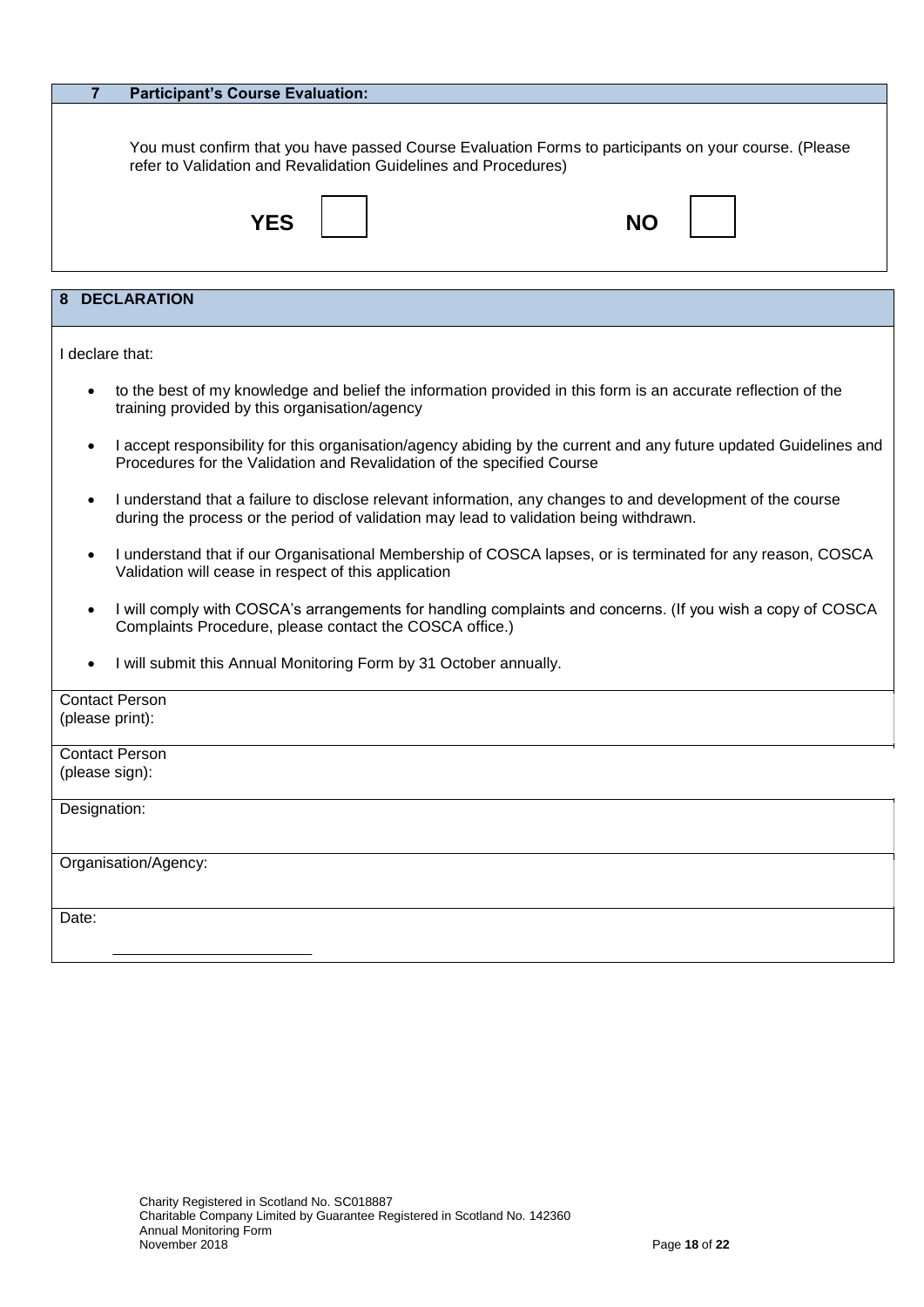## **COSCA NON-ACCREDITED TRAINERS REPORT OF TRAINER COMPETENCE**

- **This form must be completed for all non COSCA Accredited Trainers during the period covered by this Annual Monitoring Form and within 6 months of their involvement in the delivery of training**
- **All non COSCA Accredited Trainers must be observed for the purposes of completing this Form**
- **You must comment on the trainers performance and qualities and the extent to which they meet each competency**

| <b>TRAINER DETAILS</b>                                                               |
|--------------------------------------------------------------------------------------|
| ٦                                                                                    |
| Trainer's Address:                                                                   |
|                                                                                      |
|                                                                                      |
|                                                                                      |
| $\overline{\phantom{a}}$<br>F                                                        |
| $\mathbf{A} \cdot \mathbf{B}$ .<br>$\blacksquare$<br>T.<br>$\sim$ 10 $\pm$<br>$\sim$ |
| $\mathbf{H}$<br>E                                                                    |

#### **PROVIDERS DETAILS**

Providers Address:

Providers Name:

| $\sim$ 100 $\pm$<br>Post                                                |
|-------------------------------------------------------------------------|
|                                                                         |
|                                                                         |
| D                                                                       |
| $\mathbf{A} \cdot \mathbf{B}$ , and $\mathbf{B} \cdot \mathbf{B}$<br>л. |
| E<br>29.                                                                |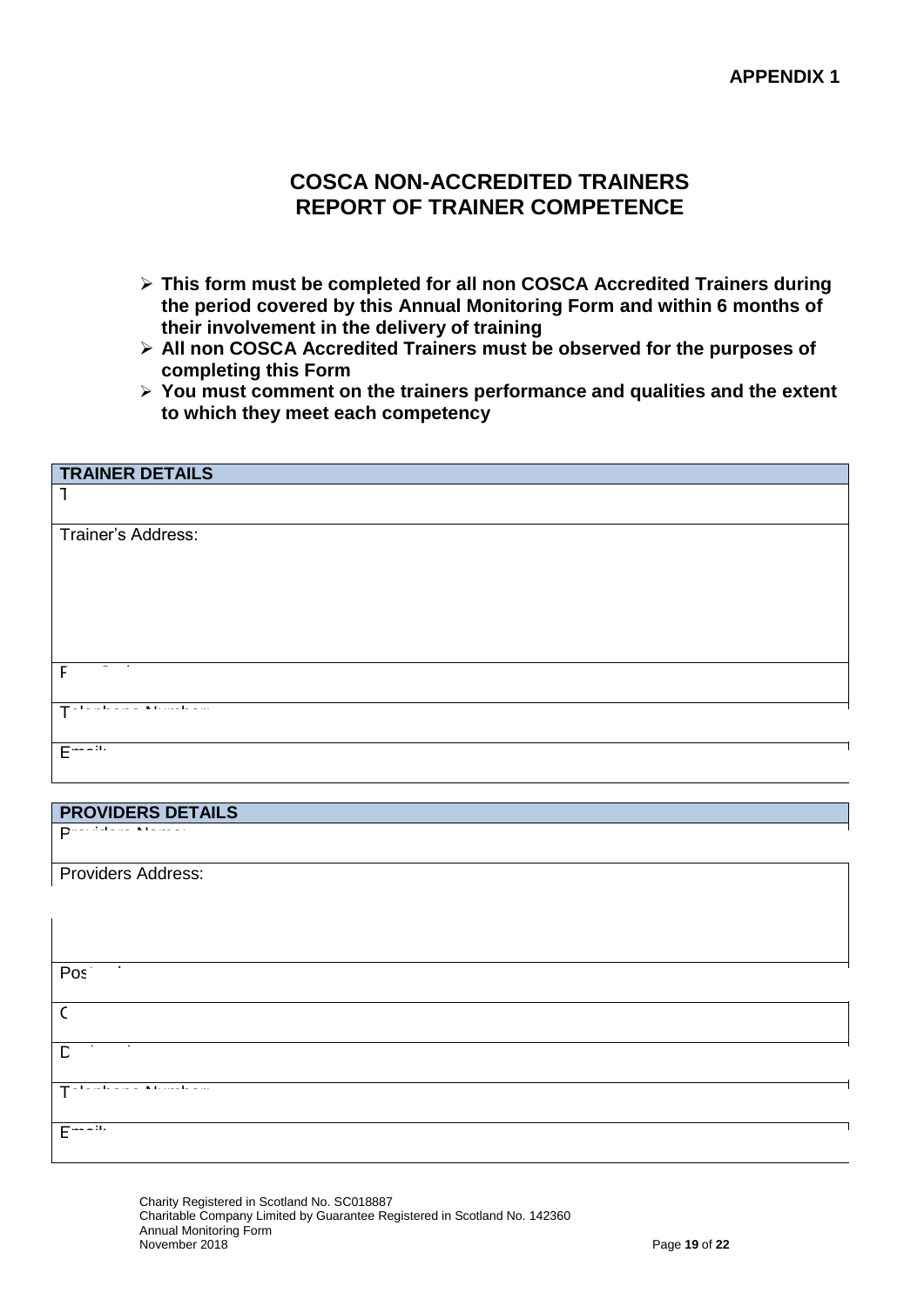## **Report of Trainer(s)**

A report about the ability and competence of all non-accredited trainers who are, or who have been, involved in the delivery of COSCA validated training is required on an annual basis to meet COSCA Validation criteria.

You are invited to provide a commentary of:

- Personal style and abilities of trainer
- Skill mix and level of competence
- Areas of strength
- Developmental points

A template is provided for the report if required, but it does not have to be used.

You may find it helpful to refer to the list of necessary skills and competencies below. The person completing the report must be familiar with the work of the trainer. Where appropriate, more than one person can contribute to the information, including the trainer.

Please note that in order to comply with COSCA validation and revalidation criteria and requirements, all non-accredited trainers who have been involved in the delivery of the course for *more than 2 years prior to the revalidation deadline* must be COSCA accredited at the time of applying for revalidation.

### **Trainer Skills and Competencies:**

- **Ensures that participants feel safe and supported**
- **Models the counselling approach in interactions with students**
- **Presents and explains the aims and outcomes of the activity/exercise**
- **Presents information clearly and accurately**
- **Uses a variety of training methods to enhance the learning opportunities, when using visual aids makes them legible and accurate**
- **Sequences and paces information to suit the group and individual learners**
- **Uses language appropriate to the level of understanding within the group**
- **Provides additional and summary information, on request**
- **Adjusts presentations in response to learners needs**
- **Deals sensitively and appropriately with distractions and interruptions**
- **Uses appropriate questioning and information seeking techniques**
- **Creates a climate where learners can comfortably ask questions and make comments**
- **Supports learners in learning new skills**
- **Appropriately challenges excluding or discriminatory behaviour or language**
- **Gives appropriate feedback in a positive and helpful manner**
- **Facilitates participants in self assessment**
- **Welcomes and uses feedback about self from participants and others I involved in training delivery**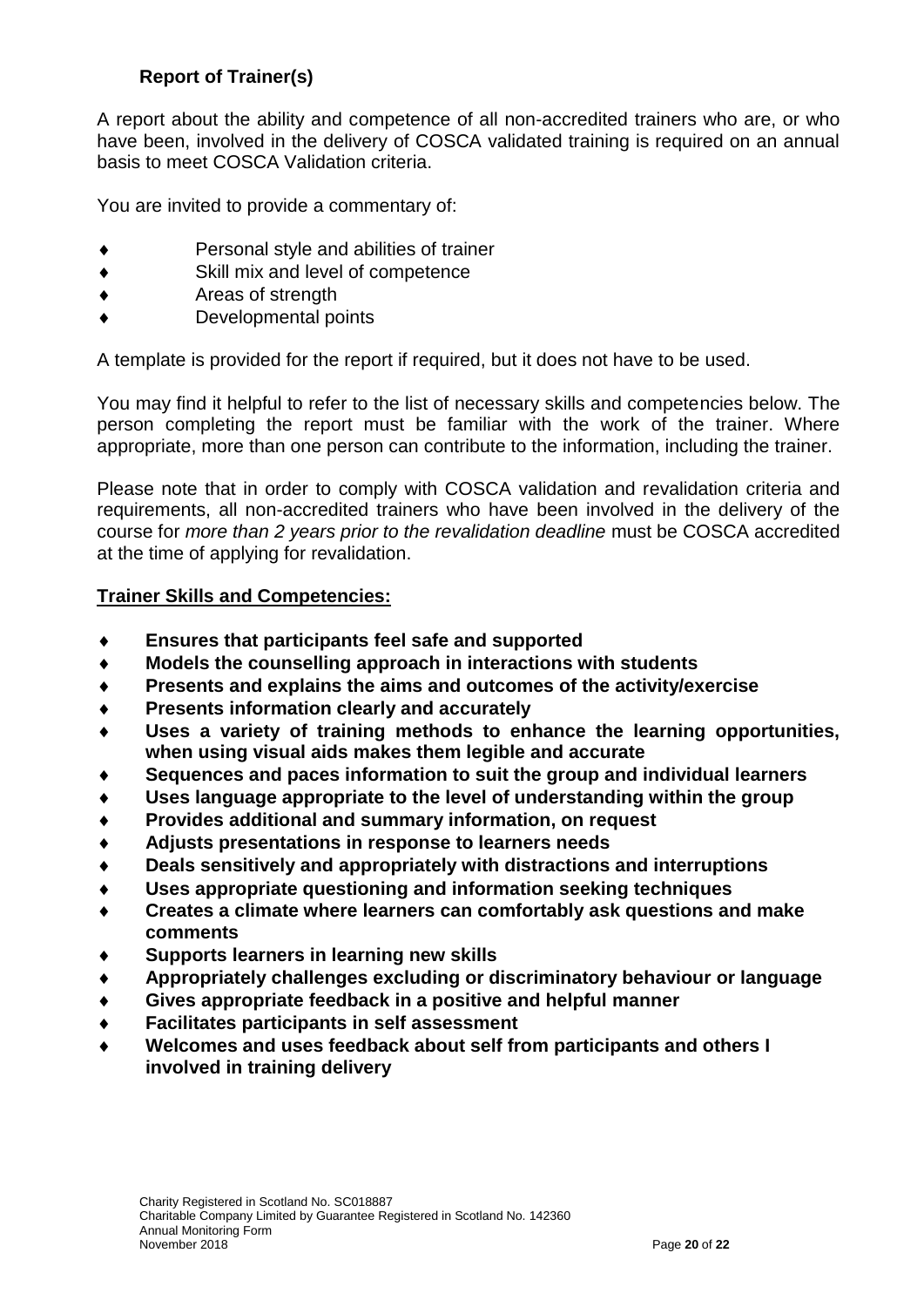| . <u>. .</u>                                   | $-1$ |
|------------------------------------------------|------|
|                                                |      |
| <b>Personal style<br/>&amp; Abilities</b>      |      |
| <b>Skill mix and</b><br>level of<br>competence |      |

Charity Registered in Scotland No. SC018887 Charitable Company Limited by Guarantee Registered in Scotland NO. 142360 COSC Annual Monitoring Form July 2018 Page **21** of **22**